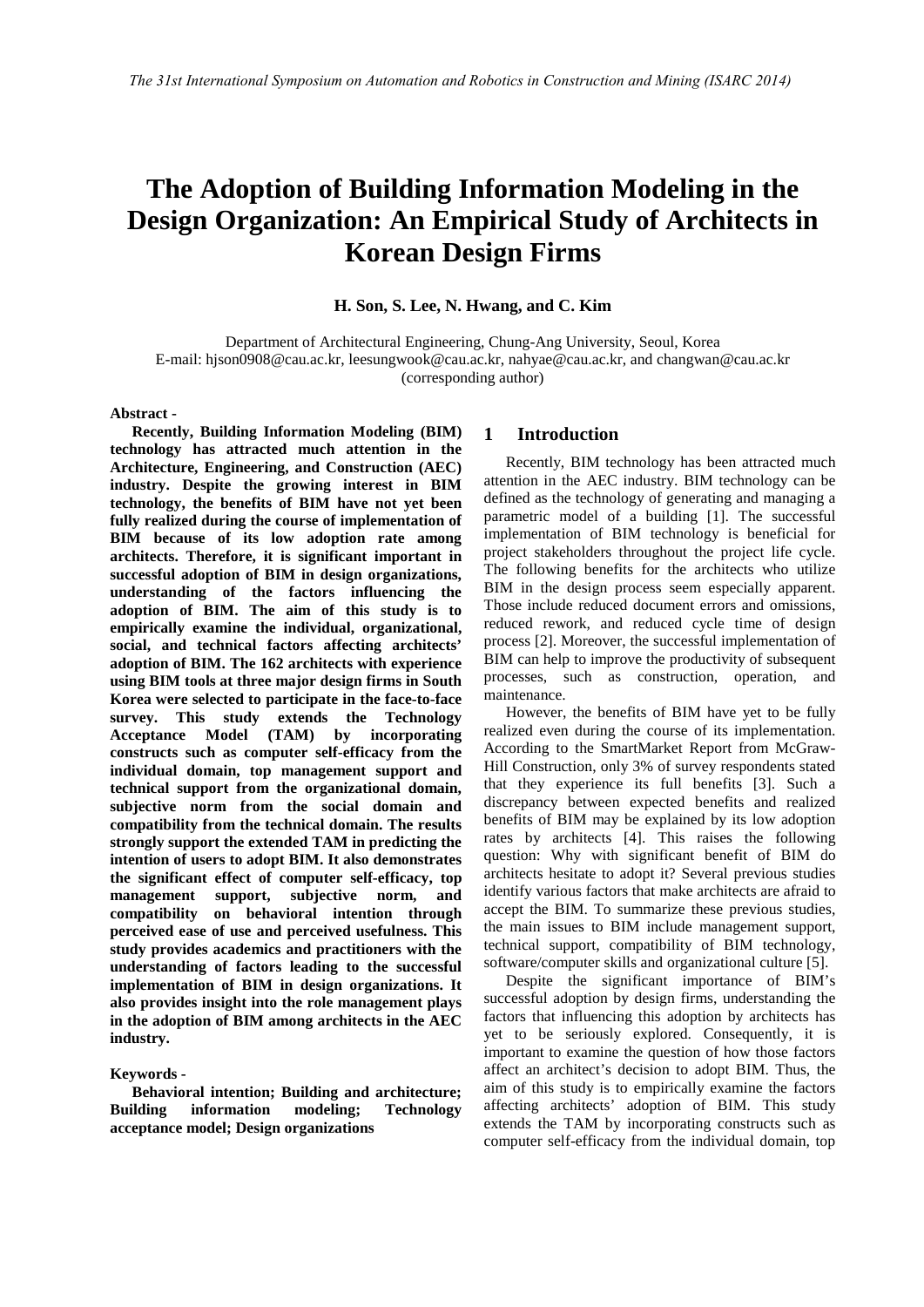management support, technical support, and training from the organizational domain, subjective norm from the social domain and compatibility from the technical domain. The results of this study will provide the understanding of factors leading to the successful implementation of BIM in the organization.

# **2 Technology Acceptance Model**

The TAM is derived from the Theory of Reasoned Action (TRA) and was developed by Davis [6]. It was widely accepted as a framework to explain users' adoption of Information Technology (IT) by examining variables that influence users' behavioral intention and also explaining behavioral intention by using variables [7]. TAM provides general information on users with the advantages of parsimony, robustness, and broad empirical support [8]. However, it has theoretical limitations that cannot reflect various factors [9]. Therefore, to overcome the limitations, an extended TAM has been suggested that enables the investigation of specific factors that are expected to influence the users' behavior by using specific technology that adds additional factors as external variables into the TAM [7].

The extended TAM has enabled the determination of specific validity factors to explain users' behavioral intention and to understand the factors when adopting the technology in each study. Furthermore, it has been helpful for in the successful adoption of technology through considering specific validity factors. Therefore, this study proposes that the extended TAM examine the factors that influence the behavioral intention of architects toward the adoption of the BIM

# **3 Theoretical Framework and Hypotheses**

## **3.1 Research Model**

This study suggests an extended TAM to examine the factors that influence the behavioral intention of architects in the adoption of the BIM. The proposed extended TAM comprises external variables, such as technical support, computer self-efficacy, compatibility, subjective norm, and top management support, as well as components influenced by external variables, such as perceived usefulness, perceived ease of use, and behavioral intention. Figure 1 suggests that perceived usefulness and perceived ease of use are instrumental in explaining the variance in users' intention as based on prior research [10]. Behavioral intention was used to measure the architects' adoption of BIM but not actual use. For some projects, the contractor or client has the right to require the use of BIM [11]. In these cases, usage of BIM is mandatory, thus requiring designers to use BIM regardless of their intention. For this reason, actual use cannot be regarded as a measure of architects' acceptance of BIM adoption. An additional reason that the use of behavioral intention as a measure of the architects' acceptance of BIM adoption is that it is appropriate to measure behavioral intention of technology adoption in a mandatory environment [12].

Perceived usefulness and perceived ease of use are defined by Davis [6] as positively influencing behavioral intention in the original TAM when adopting technology [13]. Perceived usefulness is the degree to which a user believes that using a particular technology will enhance his or her performance [7]. If using BIM for architects enhances their performance, then it would be considered to have a positive effect on behavioral intention. Also, there is some evidence that using BIM can improve productivity [14] in the construction industry. Thus, we hypothesize that:

H1. Perceived usefulness will have a positive effect on the behavioral intention.



Figure 1. Proposed extended TAM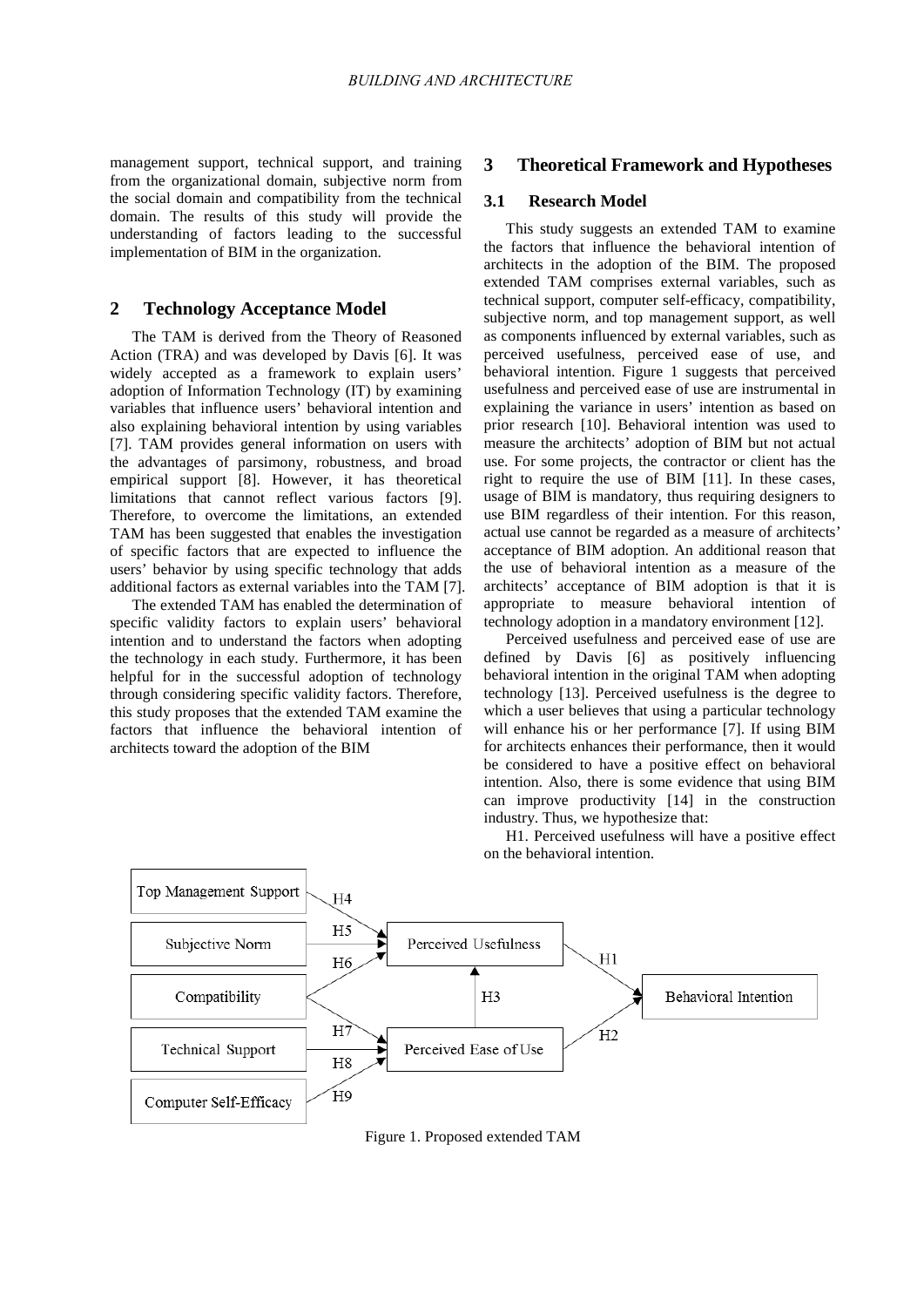Specifically, perceived ease of use is the degree to which a user believes that a technology will be easy to understand and will require no effort to use [7]. If architects believe that using BIM is easy, it can affect their behavioral intention positively. So, we hypothesize that:

H2. Perceived ease of use will have a positive effect on the behavioral intention.

H3. Perceived ease of use will have a positive effect on perceived usefulness.

Technical support, computer self-efficacy, compatibility, subjective norm, and top management support were selected as external variables in the adoption of BIM. These external variables are assumed to directly affect perceived usefulness and perceived ease of use, and indirectly affect behavioral intention [15]. Details on each variable will follow.

## **3.2 Top Management Support**

Top management support is defined by "how individuals within a firm perceive the support of management for functions such as IT as well as the willingness of management to implement specific IT functions" [16]. It has been emphasized that top management support is critical for the successful adoption of technology within an organization [17]. Specifically, the success of any technological adoption and implementation is dependent upon the support of top management because this group not only establishes priorities within the organization, but also provides funding and implements protocols [18].

Top management support will have similar effects on the acceptance of BIM among employees. Because final decisions are made by top management, top management must have an understanding of the intention of technology users within the firm, how the use of technology can benefit the employees and the costs associated with the technology.

The key to successful implementation and adoption of technology within a firm is ensuring that top management supports the implementation and that employees perceive that management supports the technology [19]. When top management supports the technology, it is also able to provide guidance and support to employees who are not comfortable with the technology or who are reluctant to change [20]. Additionally, there is an element of psychological support that goes along with top management support. Therefore, we can hypothesize that:

H4. Top management support will have a positive effect on perceived usefulness.

#### **3.3 Subjective Norm**

Subjective norm is the individual perception that others believe that the individual thinks people should or should not perform certain acts. It has been shown to be linked to individual usage of IT [21]. In this study, subjective norm refers to the architects' belief that BIM is useful. The architects use it due to the suggestions of colleagues and important professionals in their field who have encountered BIM previously. For architects, design firms require the usage of BIM that architects are more influenced by subjective norm than the usage of other voluntary technology [22]. Also, subjective norm is more important in the early stages of technology adoption because of the limited direct experience users have in that stage; in the early stages of adoption, users have not yet formed attitudes about the technology [23]. In the construction industry, when the adoption of BIM is in the early stage [24], subjective norm is supposed to influence architects' behavioral intention. Therefore, based on previous studies, subjective norm is expected to have a significant impact on the adoption of BIM. Thus, we hypothesis:

H5. Subjective norm will have a positive effect on the perceived usefulness.

## **3.4 Compatibility**

Compatibility is the degree to which technology users' feel that a technology matches their needs, values, and work practices. It is measured based on the users' experiences [25]. High compatibility has positive effects on technology adoption [24]. Compatibility will affect users' behavioral intention because it contributes to the ease of adoption of the technology [26]. Users will adopt the technology when they view it as being compatible with and effective for their work goals. Based on these previous findings, compatibility is likely to influence user's behavioral intention with respect to adopting new technology. BIM is a tool that architects will most likely find to be compatible, with their work needs and goals. It is a great tool for data management because it utilizes a constant data format. This makes it possible to retrieve information, and that, in turn, allows architects to display this information to other members of a project as well as to clients [13]. BIM is also a more accurate and suitable tool for architects than is 2-D drawing [27]. When using BIM, architects are able to show and mark their designs and materials from various angles, like construction development processing, by using computer projection that enhances the design with real buildings and materials [28]. For these reasons, we hypothesize that compatibility will affect architects' behavioral intention. In view of these conflicted findings, we hypothesize the following: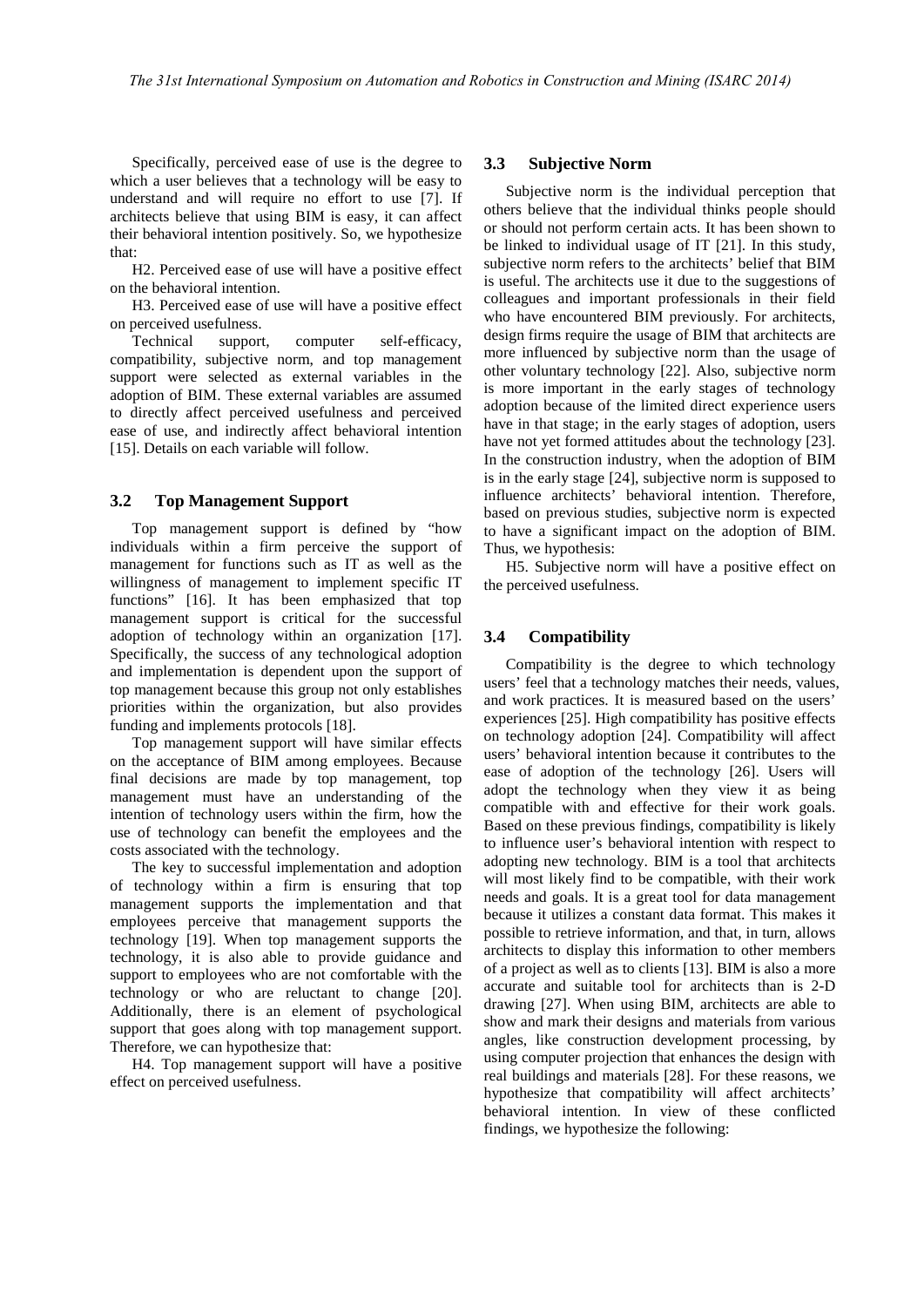H6. Compatibility will have a positive effect on perceived usefulness.

H7. Compatibility will have a positive effect on perceived ease of use.

#### **3.5 Technical Support**

Ralph [29] defined technical support as the assistance, offered by knowledgeable people, that technology users need when they use computer hardware or software products [30]. It has been demonstrated in previous research that technical support is one of the most influential factors in determining users' behavioral intention in technology adoption [31].

If technology adoption is mandatory, technological support will have positive effects on individual IT usage [32]. Therefore, it can be reasonably expected that technical support can enhance users' behavioral intention [5]. These previous studies note that, when users encounter new technology as well as being proficient with BIM, support that includes training is essential to learning how to use BIM in their work [26]. However some design firms assume that professionals who are proficient in using Computer‐Aided Design (CAD) software can learn BIM quickly without any other training and therefore overlook the importance of training. BIM is fundamentally different from CAD and BIM training is essential for every professional who engages in designing or producing documents with it [26]. Additionally, new staff may be needed, such as an interoperability manager or a structural modeler. This will add to the costs of implementing such a program [2]. Based on the importance of technical support for BIM adoption, we can hypothesize that:

H8. Technical support will have a positive effect on perceived ease of use.

### **3.6 Computer Self-Efficacy**

Computer self-efficacy is the individual belief that one is capable of using a computer competently [33]. Computer self-efficacy is based on the concept of selfefficacy by Bandura [34]. The concept refers not only to the individual's abilities, but also to the individual's belief about his or her abilities. These beliefs influence how the individual engages in tasks [34]. Computer self-efficacy takes Bandura's concept and specifically applies it to the use of computers and technology. If an individual has high computer self-efficacy, he or she will be able to proficiently deal with new and difficult computer systems or software with minimal support or assistance. In contrast, if an individual has low computer self-efficacy, they maybe more easily frustrated by learning new technology [35].

In this study, computer self-efficacy is represented by the ways in which architects use BIM proficiently and their beliefs about their abilities with to use BIM. Khorrami-Arani [36] showed that computer selfefficacy corresponds with achievement of computer competency. Success in the use of BIM is related to the confidence that the user is able to use BIM in the future [37]. Therefore, computer self-efficacy will be related to architects' behavioral intentions. Based on empirical evidence from the literature, we tested the following hypotheses:

H9. Computer self-efficacy will have a positive effect on perceived ease of use.

#### **4 Methodology**

Design firms, which were either working to introduce or were using BIM tools, were selected to participate in the survey. This included the professionals at three major design firms in South Korea. These three design firms have used a BIM, or BIM tool. According to the Building SMART Korea report [38] these three firms were among the top five in terms of the number times their cumulative BIM applied in practice applications from 2009 to 2012. Also, in 2013, these three firms were listed among the top 100 design firms by the United Kingdom magazine, Building Design [39].

The demographic information of the people who answered the survey is as follows. Senior support workers, accounted for more than 80% of total participants. Average tenure was 6.5 years. Commercial BIM tools were introduced in 2003, and the first wave of adoption in AEC occurred during the mid- to late 2000s [23]. This is consistent with participants' tenure and the length of time they used the BIM in practice. Therefore, the participants are fully capable of responding to the effects of any factors the introduction of the BIM will have on the design professional's behavioral intention. The participants in the survey had experience using BIM tools. The most common of these BIM tools were: Autodesk AutoCAD (of those who answered, 93.83% use it), Autodesk Revit (for 72.22% of those who answered use it), and Graphisoft ArchiCAD (17.28% of those who answered use it). As found in the survey, those participants who are capable of using the most common BIM tools are those that can be targeted.

The research model contains eight constructs to ascertain the participants' perception. The measurement items included 22 questionnaires developed based on previous research. Each questionnaire was measured on a seven point Likert scale (1 being "strongly disagree" and 7 being "strongly agree").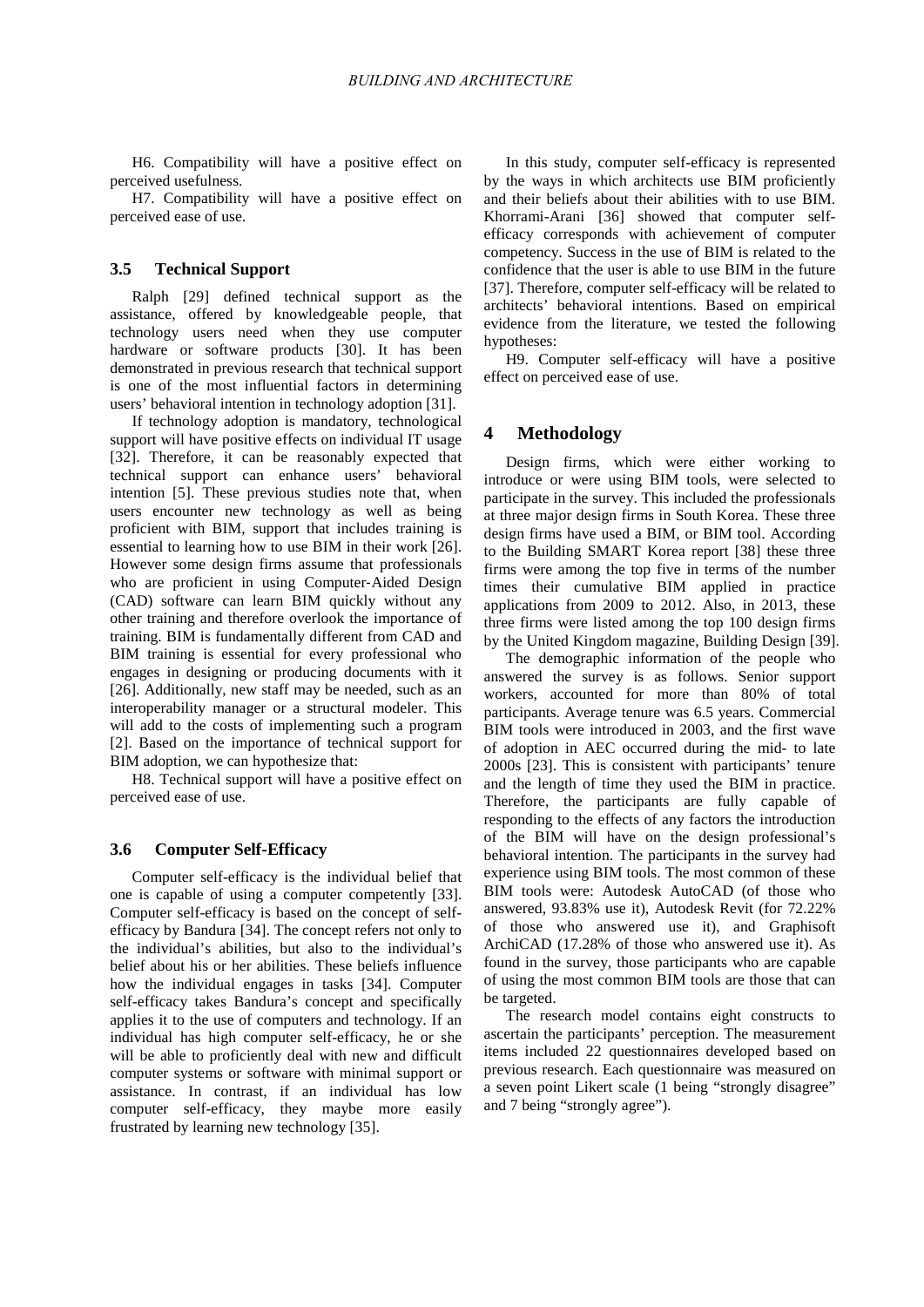## **5 Results and Analysis**

Before the test of hypotheses process which is used Structural Equation Modeling (SEM) for the data analysis, the measurement model was assessed by a Confirmatory Factor Analysis that took into account reliability, convergent validity, and discriminant validity. The statistical analysis software used was AMOS 18.0.

# **5.1 Reliability of Results**

The reliability indicates good internal consistency and reliability of items which compose constructs. Considering the reliability, it is important for measured whether set of items are useful or not [40]. Cronbach's alpha coefficient is widely used to assess the reliability. According to Nunnally and Bernstein [41], the coefficient above 0.7 is considered acceptable. When the Cronbach's alpha coefficient of the construct are close to 1, then the construct is internally consistent and reliable [42]. The Cronbach's alpha coefficients ranged from 0.768 to 0.946 and exceeded 0.7 (the recommended minimum value), so constructs are acceptable.

#### **5.2 Convergent Validity**

Through the convergent validity, it can be known whether or not the construct utilities are properly configured. Three measures were assessed to test convergent validity. Factor loading refers to how the items affect each construct that is represented. Hair et al. [43] recommended a factor loading value of more than 0.5. Composite reliability determines each constructs' reliability [44] and should be at least 0.6 [45]. Average variance extracted measures the variance between constructs [46]. Fornell and Larcker [45] recommended 0.5 as the minimum acceptable value. The values of each measurement of convergent validity was derived: factor loading ranged from 0.640 to 0.968, composite reliability ranged from 0.773 to 0.948, and average variance extracted ranged from 0.532 to 0.858—all of these values satisfied the standards. Therefore, all showed good convergent validity.

#### **5.3 Discriminant Validity**

In order to find out whether the model consists of different constructs, the process of independent verification is applied. The independence of the construct can be proven when the self-correlation of the construct is higher than the correlation of other constructs. To achieve discriminant validity, it is necessary to compare the root square of the average variance extracted (AVE) value [47]. In Table 1, the square root of the average variance extracted and diagonal value is larger than the other values in the same row and column. Therefore, each construct's discriminant validity is significant.

Table 1. Correlation matrix and discriminant assessment

|            | BI           |                         |  | PU PEU TMS SN CP TS                              |  |  |  | <b>CSE</b> |
|------------|--------------|-------------------------|--|--------------------------------------------------|--|--|--|------------|
| BI         | 0.91         |                         |  |                                                  |  |  |  |            |
|            | PU 0.56 0.87 |                         |  |                                                  |  |  |  |            |
|            |              | PEU 0.53 0.51 0.73      |  |                                                  |  |  |  |            |
|            |              | TMS 0.14 0.29 0.15 0.78 |  |                                                  |  |  |  |            |
|            |              |                         |  | SN 0.58 0.51 0.40 0.37 0.92                      |  |  |  |            |
| CP         |              |                         |  | $0.69$ $0.67$ $0.64$ $0.06$ $0.46$ $0.93$        |  |  |  |            |
| TS —       |              |                         |  | $0.03 - 0.04$ $0.06$ $0.35$ $0.05 - 0.08$ $0.77$ |  |  |  |            |
| <b>CSE</b> |              |                         |  | 0.47 0.31 0.69 0.02 0.26 0.53 0.06 0.82          |  |  |  |            |
|            |              |                         |  |                                                  |  |  |  |            |

## **5.4 Model Fit**

The degree of consensus between the model and data is assessed by fit indices [48]. As seen in Table 2, we used five different indices: the ratio of  $\chi^2$  to degrees of freedom  $(\chi^2/d.f.)$ , Goodness-of-Fit Index (GFI), Tucker Lewis Index (TLI), Comparative Fit Index (CFI), and Root Mean Square Error of Approximation (RMSEA). All the model fit indices satisfied the recommended values except the GFI which is slightly less than 0.9 but very close to it.

Table 2. Evaluation of overall fitness of model

| Fitness Index  | Recommended | Value |  |
|----------------|-------------|-------|--|
|                | Value       |       |  |
| $\chi^2$ /d.f. | < 3.00      | 2.000 |  |
| <b>GFI</b>     | $\geq 0.90$ | 0.825 |  |
| TLI.           | $\geq 0.90$ | 0.904 |  |
| <b>CFI</b>     | $\geq 0.90$ | 0.921 |  |
| <b>RMSEA</b>   | ${}_{0.08}$ | 0.079 |  |

## **5.5 Tests of Hypotheses**

In order to verify the statistical significance and the validity of path, this research conducted testing of the 9 hypotheses. As seen in Table 3, the relationship, the standardized path coefficient, the critical ratio (*t*-value) and the test result of each hypothesis are demonstrated. At this point, the standardized path coefficients (*β*) point to the statistical significance and the degree of the relationship between each construct. Also, depending on the value of *p*, the hypothesis is either supported or not supported in this test result. Most of the hypotheses were strongly supported, excluding hypotheses H3 and H8, as shown in Table 3.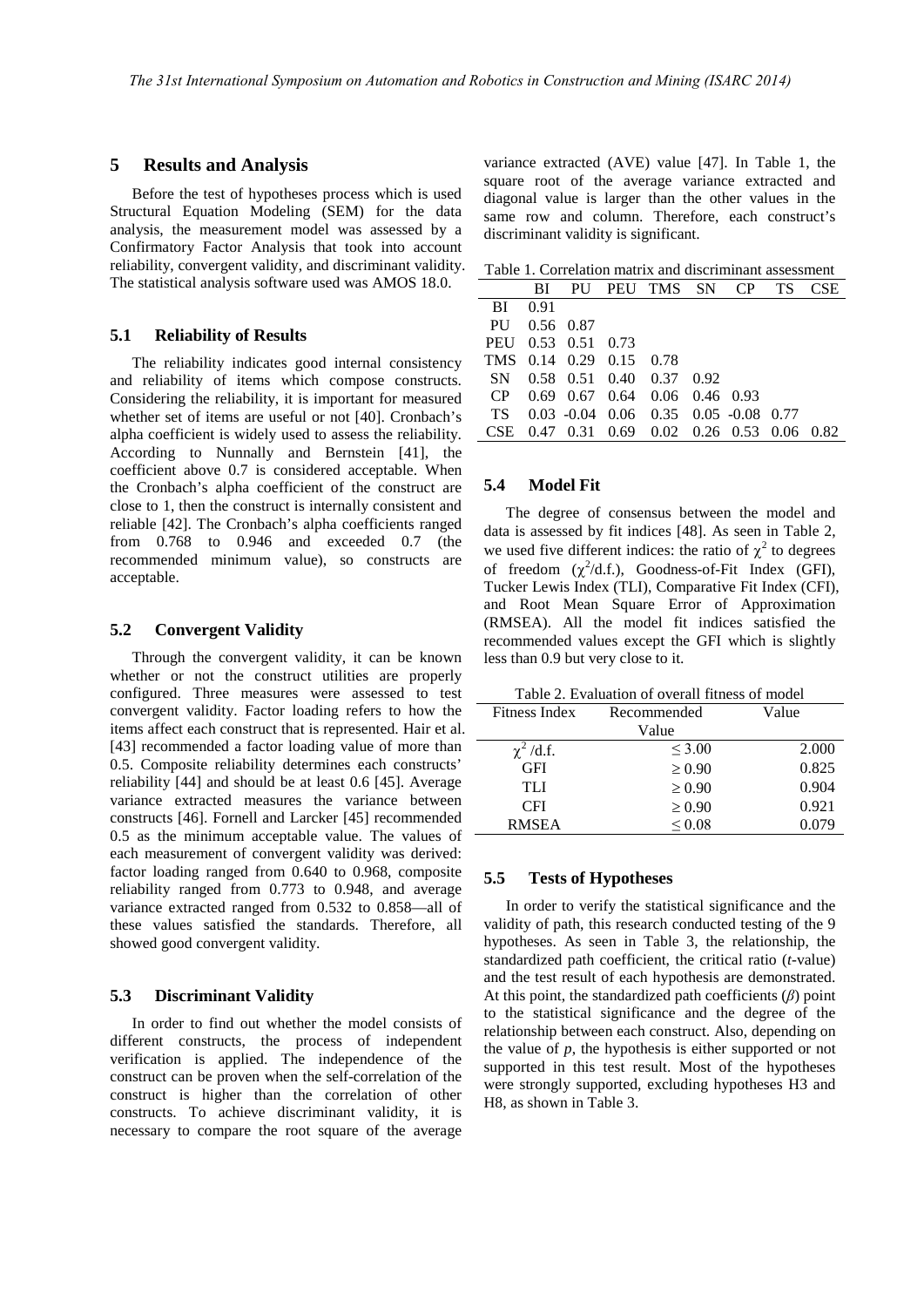| I able 3. Hypothesis testing |                |            |               |  |  |  |  |  |  |
|------------------------------|----------------|------------|---------------|--|--|--|--|--|--|
| Hypothesized                 | $\beta$ -value | $t$ -value | Result        |  |  |  |  |  |  |
| Paths                        |                |            |               |  |  |  |  |  |  |
| H1                           | 0.33           | $3.33***$  | Supported     |  |  |  |  |  |  |
| H2                           | 0.49           | 3.87***    | Supported     |  |  |  |  |  |  |
| H <sub>3</sub>               | $-0.05$        | $-0.36$    | Not Supported |  |  |  |  |  |  |
| H4                           | 0.18           | $2.41*$    | Supported     |  |  |  |  |  |  |
| H <sub>5</sub>               | 0.20           | $2.40*$    | Supported     |  |  |  |  |  |  |
| H6                           | 0.61           | $5.09***$  | Supported     |  |  |  |  |  |  |
| H7                           | 0.53           | 5.73**     | Supported     |  |  |  |  |  |  |
| H8                           | 0.08           | 1.20       | Not Supported |  |  |  |  |  |  |
| H9                           | 0.44           | 3.92***    | Supported     |  |  |  |  |  |  |

 $T_{\rm{B}}$  1.1.  $\sigma$ . Hypothesis testing

Note: \*Significant at *p*<0.05, \*\*Significant at *p*<0.01, \*\*\*Significant at *p*<0.001

# **6 Conclusions**

The extended TAM presented provides insights and better understanding regarding the factors leading to the successful adoption of BIM in the design organization in South Korea. It entailed the incorporation of several constructs, such as computer self-efficacy from the individual domain, top management support and technical support from the organizational domain, subjective norm from the social domain, and compatibility from the technical domain. Thus, an important contribution of the paper is the identification of the critical factors pertaining to the full realization of the benefits of BIM adoption in the design organization.

Organization leaders should consider architects' behavioral intention which, in turn, would support the beneficial BIM adoption. If a design organization wants to improve business performance and to increase behavioral intention, it must improve its top management support, subjective norm, compatibility, and computer self-efficacy to make it conducive for BIM adoption. The following limitations of this study will guide future work. First, the validation of results requires a larger sample of individuals. Second, the study is cross country; a longitudinal study would be advisable in order that the different countries' adoption of BIM be compared.

#### **Acknowledgements**

This research was supported by Basic Science Research Program through the National Research Foundation of Korea (NRF) funded by the Ministry of Education (NRF-2013R1A1A2A10058175).

#### **References**

- [1] Lee G., Sacks, R., and Eastman, C.M. Specifying parametric building object behavior (BOB) for a building information modeling system. *Automation in Construction*, 15(6):758–776, 2006.
- [2] McGraw Hill Construction. Business value of BIM in North America multi-year trend analysis and user ratings (2007–2012). On-line: http:// analyticsstore.construction.com/index.php/2012 business-value-of-bim-in-north-americasmartmarket-report.html, Accessed: 02/15/2014.
- [3] McGrawHill Construction. The business value of BIM: getting building information modeling to the bottom. On-line: http://fiatech.org/images/stories/ research/2009\_BIM\_SmartMarket\_Report.pdf, Accessed: 02/15/2014.
- [4] Deutsch R. *BIM and integrated design: Strategies for architectural practice*, John Wiley & Sons, Hoboken, NJ, 2011.
- [5] Gu N. and London K. Understanding and facilitating BIM adoption in the AEC industry. *Automation in Construction*, 19(8):988–999, 2010.
- [6] Davis F.D. A technology acceptance model for empirically testing new end-user information systems: Theory and results, Doctoral dissertation, Massachusetts Institute of Technology, Cambridge, MA, 1986.
- [7] Moon J.-W. and Kim Y-G. Extending the TAM for a World-Wide-Web context. *Information & Management*, 38(4):217–230, 2001.
- [8] Lin H.-F. Predicting consumer intentions to shop online: An empirical test of competing theories. *Electronic Commerce Research and Applications*, 6(4):433–442, 2007.
- [9] King J.L., Gurbaxani V., Kraemer K.L., McFarlan F.W., Raman K.S., and Yap C.S. Institutional factors in information technology innovation. *Information Systems Research*, 5(2):139–169, 1994.
- [10] Linderoth H.C.J. Understanding adoption and use of BIM as the creation of actor networks. *Automation in Construction*, 19(1):66–72, 2010.
- [11] Amoako-Gyampah K. and Salam A.F. An extension of the technology acceptance model in an ERP implementation environment. *Information & Management*, 41(6):731–745, 2004.
- [12] Wu J.-H. and Wang S.-C. What drives mobile commerce? An empirical evaluation of the revised technology acceptance model. *Information & Management*, 42(5):719–729, 2005.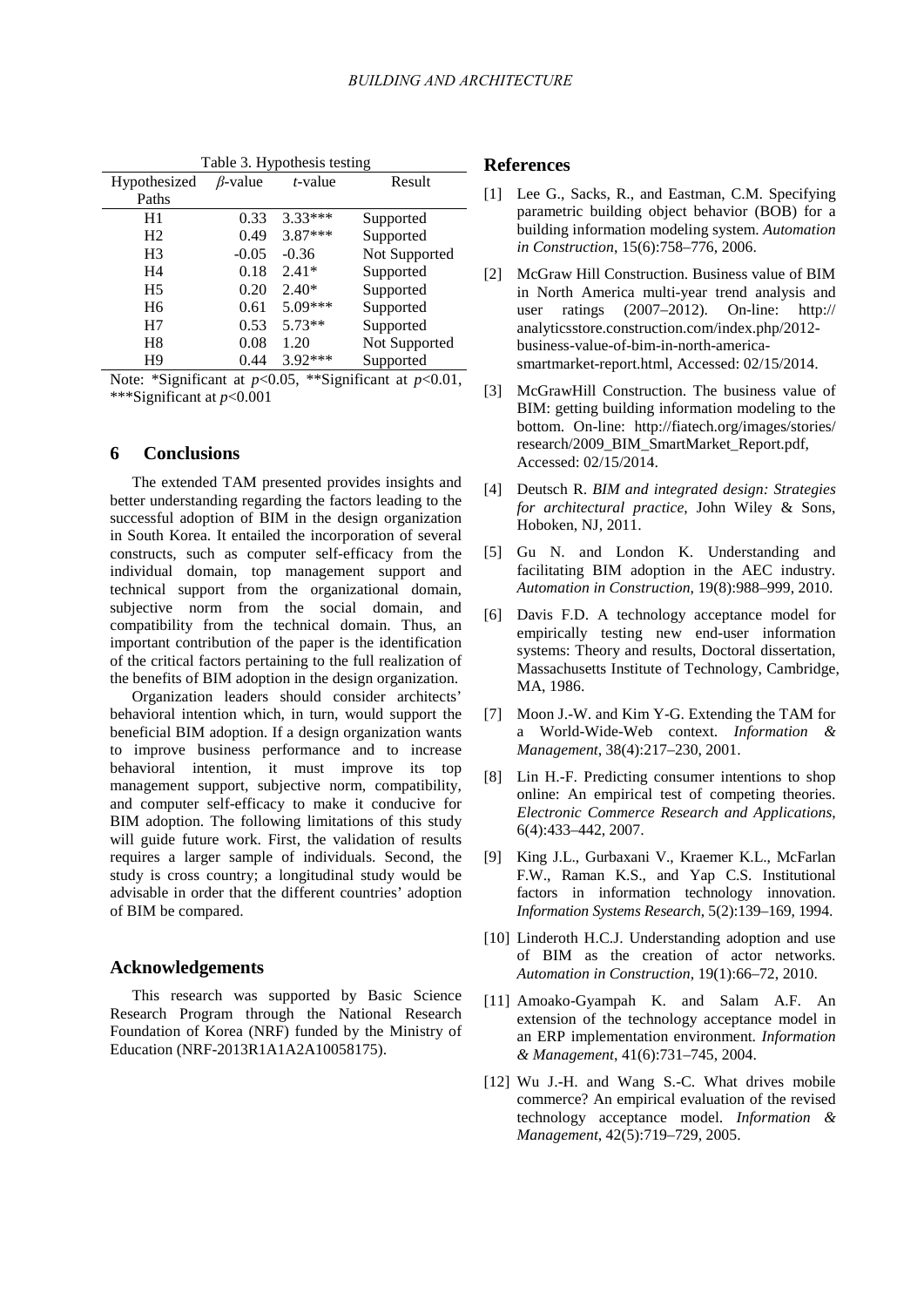- [13] Goedert J. and Meadati P. Integrating construction process documentation into building information modeling. *Journal of Construction Engineering and Management*, 134(7):509–516, 2008.
- [14] Burton-Jones A. and Hubona G.S. The mediation of external variables in the technology acceptance model. *Information & Management*, 43(6):706– 717, 2006.
- [15] Ragu-Nathan B.S., Apigian C.H., Ragu-Nathan T.S., and Tu Q. A path analytic study of the effect of top management support for information systems performance. *Omega*, 32(6):459–471, 2004.
- [16] Chung B., Skibniewski M., Lucas H., and Kwak Y. Analyzing enterprise resource planning system implementation success factors in the Engineering– Construction Industry. *Journal of Computing in Civil Engineering*, 22(6):373–382, 2008.
- [17] Yoon Y., Guimaraes T. O'Neal Q. Exploring the factors associated with expert systems success. *MIS Quarterly*, 19(1): 83–106,1995.
- [18] Sultan F. and Chan L. The adoption of new technology: The case of object-oriented computing in software companies. *IEEE Transactions on Engineering Management*, 47(1):106–126, 2000.
- [19] Veiga J.F., Floyd S. and Dechant K. Towards modelling the effects of national culture on IT implementation and acceptance. *Journal of Information Technology*, 16(3):145–158, 2001.
- [20] Fishbein M. and Ajzen I. *Belief, Attitude, Intention and Behavior: An Introduction to Theory and Research*, Addison-Wesley, Boston, MA, 1975.
- [21] Sherrie Y.X.K. and Izak B. The effects of personalization and familiarity on trust and adoption of recommendation. *MIS Quarterly*, 30(4):941–960, 2006.
- [22] Tan M. and Teo T.S.H. Factors influencing the adoption of Internet banking. *Journal of the AIS*, 1(1):1–43, 2000.
- [23] Won J.L., Dossick C., and Messner J. Where to focus for successful adoption of building information modeling within organization. *Journal of Construction Engineering and Management*, 139(11), 2013.
- [24] Wu J.-H., Wang S.-C., and Lin L.-M. Mobile computing acceptance factors in the healthcare industry: A structural equation model. *International Journal of Medical Informatics*, 76(1):66–77, 2007.
- [25] Rogers E.M. *The diffusion of innovation*, Simon & Schuster, New York, NY, 1983.
- [26] Hu P.J.-H., Clark T.H.K., and Ma W.W. Examining technology acceptance by school teachers: a longitudinal study. *Information & Management*, 41(2):227–241, 2003.
- [27] InfoComm International. Building Information Mo-deling. On-line: http://www.infocomm.org/ cps/rde/xbcr/infocomm/BIM\_Brochure.pdf, Accessed: 02/15/2014.
- [28] Howes C.J. Construction management versus construction project management. Graduate dissertation, University of Pretoria, Gauteng, South Africa, 2009.
- [29] Ralph W. *Help! The art of computer technical support*, Peachpit Press, San Francisco, CA, 1991.
- [30] Ngai E.W.T., Poon J.K.L., and Chan Y.H.C. Empirical examination of the adoption of WebCT using TAM. *Computers & Education*, 48(2):250– 267, 2007.
- [31] Staples D.S and Seddon P. Testing the technologyto-performance chain model. *Journal of Organizational and End User Computing*, 16(4):17–36, 2004.
- [32] Sun Y. and Bhattacherjee A. Multi-level analysis in information systems research: the case of enterprise resource planning system usage in China. *Enterprise Information Systems*, 5(4):469–494, 2011.
- [33] Compeau D.R. and Higgins C.A. Computer selfefficacy: Development of a measure and initial test. *MIS Quarterly*, 19(2):189–211, 1995.
- [34] Bandura A. Self-efficacy mechanism in human agency. *American Psychologist*, 37(2):112–147, 1986.
- [35] Wangpipatwong S., Chutimaskul W., and Papasratorn B. Understanding citizen's continuance intention to use e-government website: A composite view of technology acceptance model and computer self-efficacy. *The Electronic Journal of e-Government*, 6(1):55–64, 2008.
- [36] Khorrami-Arani O. Researching computer selfefficacy. *International Education Journal*, 2(4):17–25, 2001.
- [37] Pika E., Sacks R., and Hazzan O. Building Information Modeling education for construction engineering and management. II: Procedures and implementation case study. Journal of Construction Engineering and Management, 139(11):85–92, 2014.